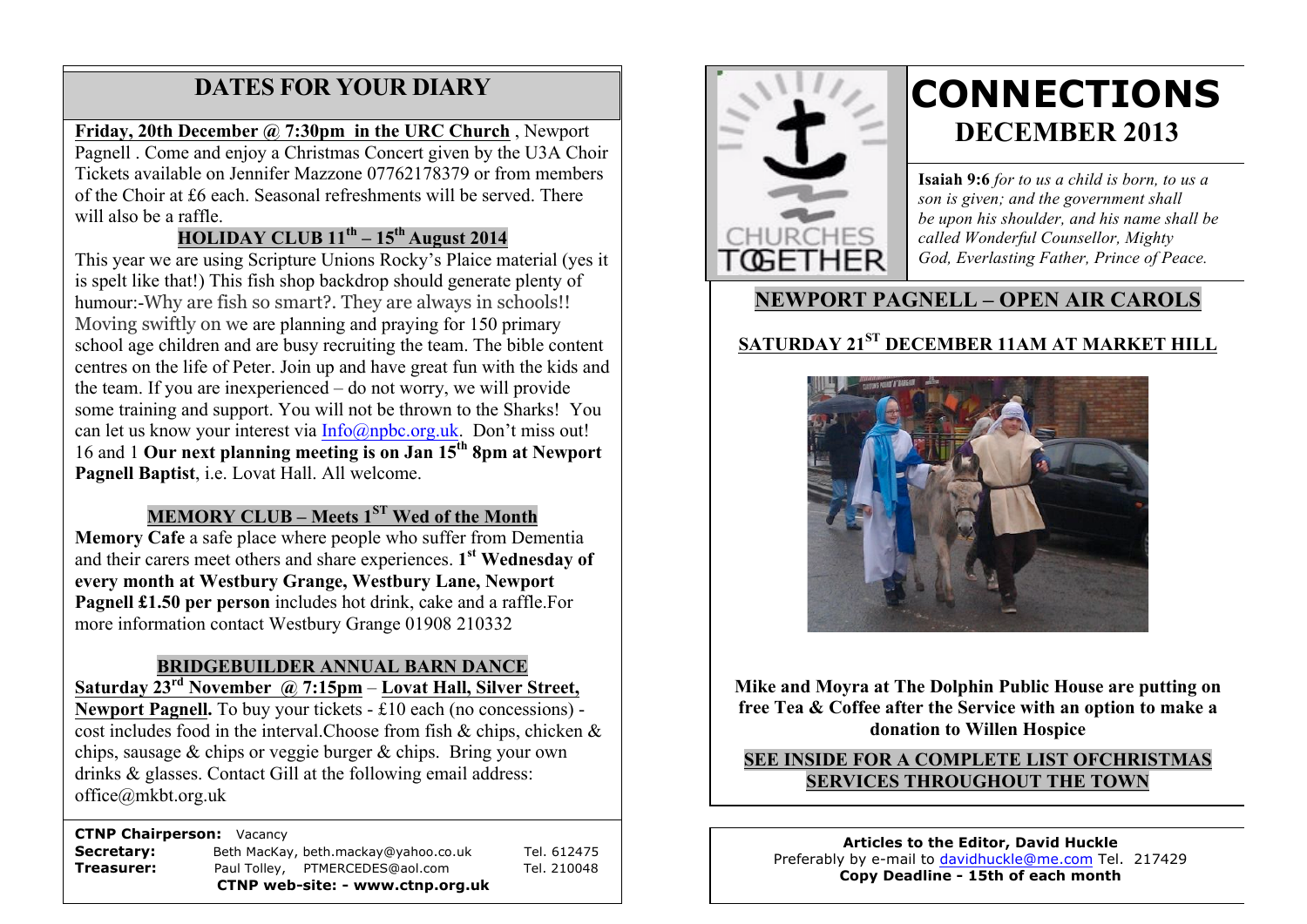### **LETTER FROM A MINISTER**

A friend of mine has recently undergone surgery to remove cataracts from his eyes. The operations were successful and he is amazed and delighted at how much more he is able to see and he is surprised at how even the most familiar things such as pictures in his home are clearer and how he is able to pick out the detail in the pictures. My friend had been aware that his eyesight had been getting worse but only now does he realise just how bad it had got and how much he was missing. I wonder if we have suffered in a similar way with regard to Christmas. Has this time of year with all his frantic activity – buying presents, writing and sending cards, arranging visits and the many other tasks – and the associated worries and tensions blurred or obscured our vision of what it is we are celebrating? Has the story of the birth of Jesus become so familiar that we have lost sight of the details and so fail to appreciate what God has done for us?

I would invite you to focus on detail of the Christmas story – the visit of the Angels to the shepherds and ask yourself what was it that prompted the Angels to visit the shepherds. To me, the answer is that God had done something so amazing that the Angels felt compelled to spread the good news. It was something so wonderful that the Angels felt that not only Heaven but Earth as well should resound with the praise of God. God who had created everything in Heaven and on Earth had put aside his glory, power and majesty and become a helpless baby, born in a cattle shelter and he had done this so that He could redeem mankind.

I hope that during this season, we may be able to put aside those things that cloud our sight so that we, like the angels may really appreciate what God has done for us by becoming one of us. I hope that we will be able to remember and focus on the fact that Christmas begins with Christ and so that with joy we may be able to echo that angelic hymn of praise – Glory to God in the highest and on Earth, peace to people of good will. Happy Christmas

*Deacon Jon Walls, St Bede's* 

### **THE TRANSFORMING ENCOUNTER WITH CHRIST**

#### Hello everyone!

As some of you may be aware, I've just spent an extended period of time away from active parish life. It has been a lovely opportunity to have a good holiday, to rest and re-charge the batteries! It has actually provided me with an opportunity to read a book! It is but one of a number of biographies to have come out after the election of Cardinal Jorge Mario Bergoglio, the archbishop of Buenos Aires, Argentina as the  $266<sup>th</sup>$  Pope of the Catholic Church. It was a very readable book providing not only an insight into Pope Francis but also the events leading up to the election conclave.

Within this biography are numerous examples of addresses, homilies and his writings. I would like to simply share one "snapshot":

"Everything in our life, today just as in Jesus' time, begins with an encounter. An encounter with this Man, the carpenter of Nazareth, a man like all men and yet different. The first ones, John, Andrew and Simon, felt themselves to be looked at into their very depths, read in their inmost being, and in them sprang forth a surprise, a wonder that instantly made them feel bound to him, made to feel different."

The (then future) pope went on to say: "Jesus is encountered, just as 2000 years ago, in a human presence, the Church, the company of those whom he assimilates to himself, the sign and sacrament of his Presence."Now, we may be able to "prove" God's existence through reasoned argument or the force of persuasion, but it will not bear fruit unless you and I open our hearts to this encounter of Jesus in our lives. This is the Christian calling: to bear witness to this encounter of Jesus - in my life and in your life. This is the Mission of being church that is at the very heart of "Churches Together in Newport Pagnell". This is the calling of every Christian in our world. To go and give witness to that encounter. Let us pray for that constantly renewing and transforming encounter with Jesus in our lives, and in the lives of those around us.

*Father James St Bede's*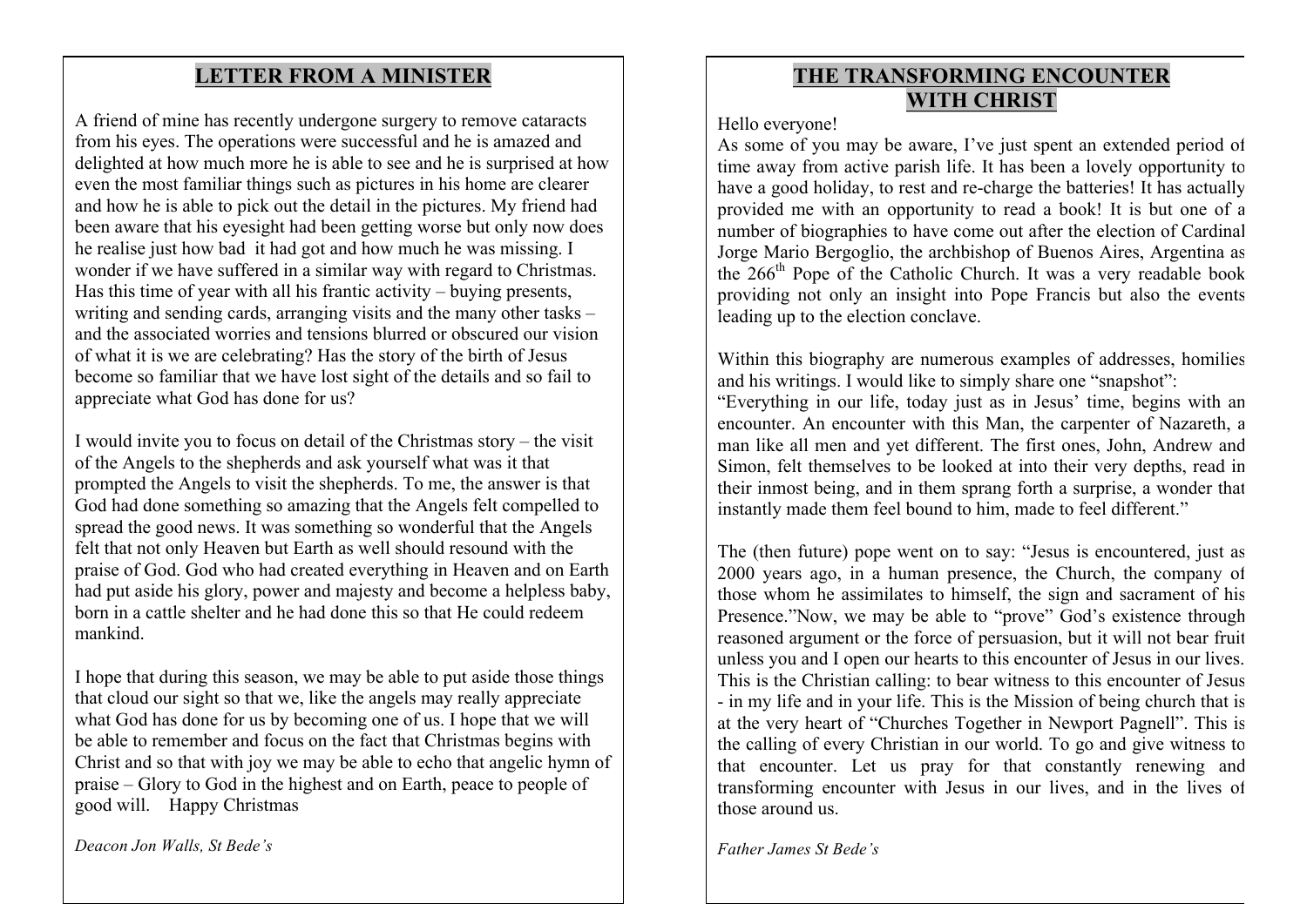### **MK FOODBANK LATEST NEWS**

#### **Christmas is coming...**

To try and give Foodbank customers a slightly happier Christmas we are asking for donations of Christmas 'goodies' as well as the usual food and drink. All non-perishable festive items are welcome such as puddings, mince pies, sweets, biscuits, chocolate etc - all the things you would usually buy at Christmas, but no alcohol, of course! Perhaps you might like to consider making a collection at your workplace or anywhere you meet regularly with others? I am happy to collect if you cannot deliver yourself and also to come and speak if you need help in doing so.

#### **Financial Support**

If you would like to make a financial offering to the Foodbank, then details of how to do so are on their website: mkfoodbank.org.uk, via the 'Donate Now' button. You can find lots of information about the work we do there as well.

#### **Urgent Need**

From our usual list there is a particular shortage of **Long-life juice and milk and also tinned fish, fruit and rice pudding**. However, any donations are particularly welcome at what is our busiest time of year. **Current Totals: 8,488 parcels have already been issued in 2013 and, alas, we expect to easily beat our last year's total of 9,034.**

Thank You to all who have helped the poorest people in Milton Keynes. *"For I was hungry and you gave me something to eat" Matthew 25:35 Have a blessed Christmas - Geoff Morris*

# **SEARCH FOR NEW CTNP CHAIR - CONTINUES**

The search for a new Chairperson continues as no nominations were received at the Forum on 20 June. Please think prayerfully about whether this is a role you might consider taking on for the next two years or, if there is someone in your congregation you think would make a good Chairperson, why not talk to them about it and encourage them to think about it. In the meantime, it will be business as usual for CTNP as the Executive and working groups continue with ongoing and planned activities. – *Beth Mackay*

## **CTNP EVENT – GET IN THE PICTURE – 30TH NOVEMBER – NEWPORT LIGHTS**

Get in the Picture is an ecumenical, evangelistic project which seeks to involve all kinds of people in the Christmas story, encouraging them to participate and experience playing a part in the nativity in a fun way.

The aim is to offer a free gift of a photograph to remind people of the Christmas story. This will be done by …

- 1.Working together as churches in Newport Pagnell to create a nativity scene, which will be one of the stalls taking part in Turning on of the Christmas Lights event on the High Street on  $30<sup>th</sup>$  November.
- $2^{\circ}$
- 3.Inviting individuals and families to 'get in the picture' and have their photo taken as part of the nativity scene (dressed up etc).
- 4. Uploading the photo to the Get in the Picture website for them to print or email to friends and family, free of charge.
- 5.Helping people to connect further with the Christmas story through the website – which includes local Christmas service times, a reading of the Christmas story from the bible and video clips of what Christmas means to people today.

Volunteers are needed to help with both the preparation for this event and on the day. We will need:

- Straw bales to set the scene
- Nativity dressing up clothes (on loan for just that day)
- Props, e.g. Kings, gifts, cuddly lambs...
- Photographers, with digital cameras to capture the moments,
- People to encourage passers-by to 'Get in the Picture'.

Please contact Sarah Wall, Youth Worker at Newport Pagnell Baptist Church, if you would like to get involved or can help in any way: tel: 01908 618898 or email: swall $23@$ live.co.uk

For more information visit: www.getinthepicture.org.uk.